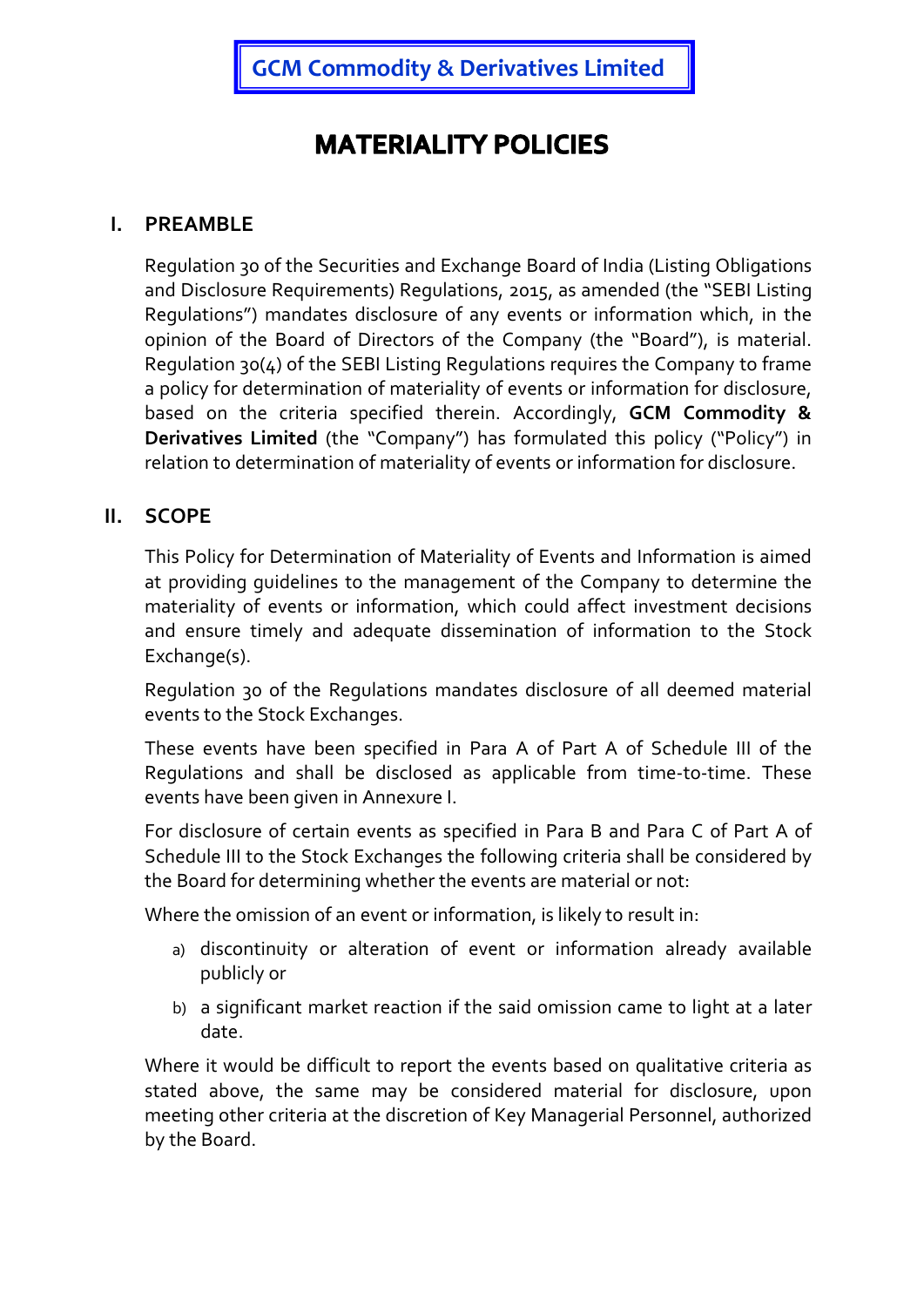This Policy shall also apply to the events to which neither Para A or Para B or Para C of Part A of Schedule III applies but have a material effect on the Company.

#### III. PURPOSE

The purpose of the policy is to facilitate the following:

- a) To define the materiality threshold for disclosure of events and information specified in Para B and Para C of part A of Schedule III of the Regulations and help in identification of events and information for disclosure to the stock exchange(s);
- b) To make required disclosures within the stipulated time of actual occurrence of an event or information, after ascertaining facts;
- c) To define events that are not specified in Part A of Schedule III of the SEBI (Listing Obligations and Disclosure Requirements) Regulations, 2015 but shall have a material effect on the operations of the Company;
- d) To disclose material events or information with respect to the subsidiaries of the Company.
- e) To identify such information/events, which is material, in the opinion of the Board;
- f) Roles and Responsibilities of certain identified key managerial personnel/ designated a person at each plant for determining materiality of an event or information and making disclosure to the relevant stock exchange.

#### IV. DEFINITION

- a) "Act" shall mean the Companies Act, 2013 and the Rules framed thereunder, including any modifications, clarifications, circulars or reenactment thereof
- b) "Board of Directors" or "Board" means Board of the Directors of the Company
- c) "Key Managerial Personnel" mean key managerial personnel as defined in sub-section (51) of section 2 of the Companies Act, 2013;
- d) "Material Event" or "Material Information" shall mean such event or information as set out in the Schedule or as may be determined in terms of this Policy. In the Policy, the words, "material" and "materiality" shall be construed accordingly.
- e) "Officer" means any director, manager or key managerial personnel or any person in accordance with whose directions or instructions the Board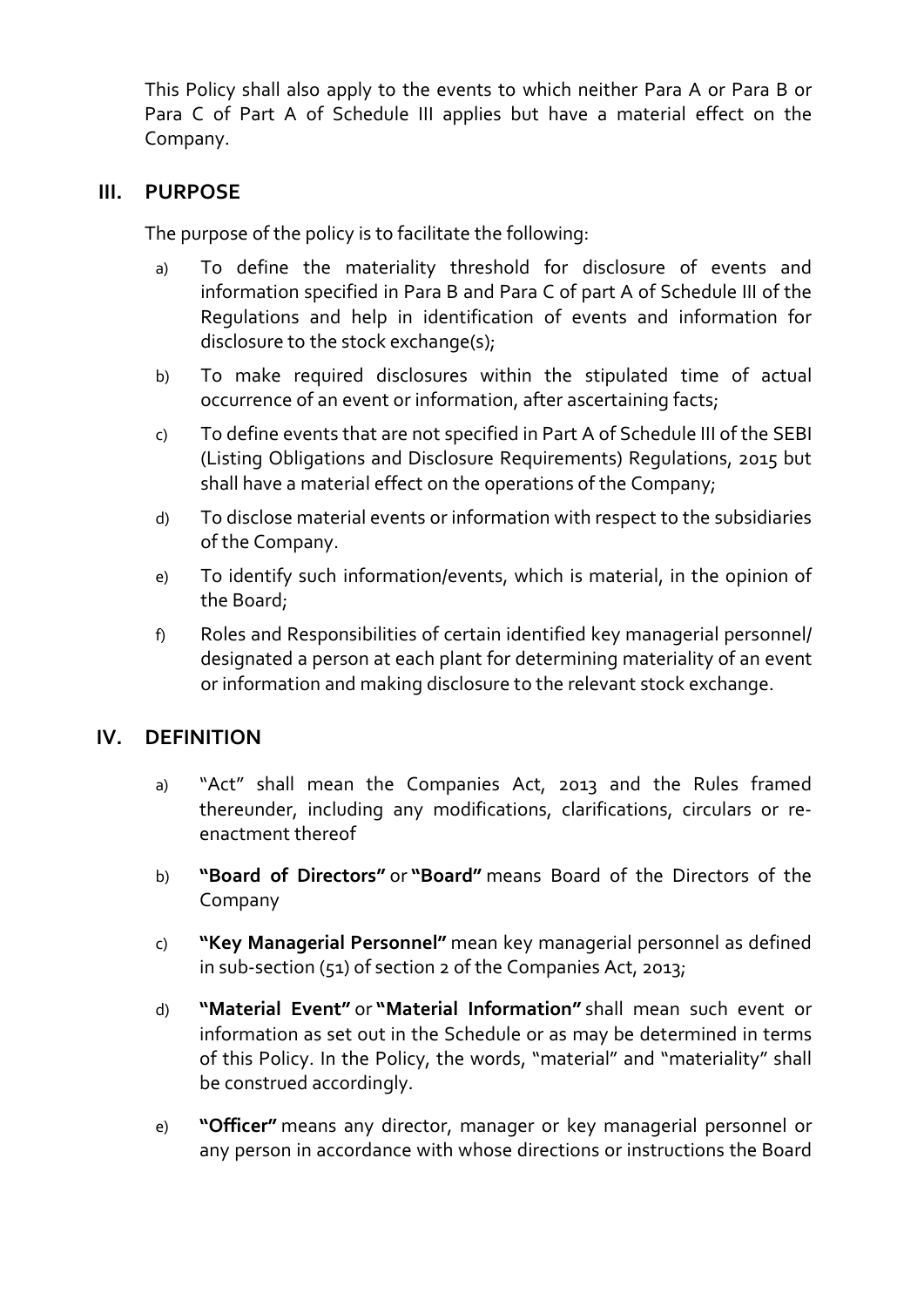of Directors are accustomed to act and shall also include promoter of the Company.

- f) "Policy" means this Policy on Determination of Materiality of events and information and as may be amended from time to time.
- g) "Regulations" mean Securities and Exchange Board of India (Listing Obligations and Disclosure Requirements) Regulations, 2015 including any modifications, clarifications, circulars or re-enactment thereof
- h) "Schedule" means a Schedule III of (Listing Obligations and Disclosure Requirements) Regulations, 2015

Any other term not defined herein shall have the same meaning as defined in the Companies Act, 2013, the Listing Agreement, Regulations or any other applicable law or regulation to the extent applicable to the Company.

## V. AUTHORIZATION FOR DISCLOSURES

The following Key Managerial Personnel ("KMP") of the Company are authorized by the Board for the purpose of determining materiality of an event or information and for the purpose of making disclosures to the Stock Exchanges. The KMP's may also seek external legal advice in case of any ambiguity/clarification:

- 1. Chairman and Managing Director
- 2. Chief Financial Officer
- 3. Company Secretary and Compliance Officer;

The Compliance Officer shall be responsible for making disclosures to the Stock Exchanges. The contact details of the Compliance Officer shall be made available to the Stock Exchanges and shall also be available on the website of the Company.

# VI. CRITERIA FOR DETERMINING MATERIALITY OF EVENTS / INFORMATION

The above KMP shall frame their opinion on a case to case basis, based on specific facts and circumstances relating to materiality of the information / event.

The information/ events specified in Para A of Part A of Schedule III of the Regulations shall be disclosed to the stock exchange without any application of guideline for materiality.

The events or information specified in Para B and Para C of Part A of Schedule III of the Regulations described in Annexure II, shall be disclosed as per the threshold mentioned in Annexure II.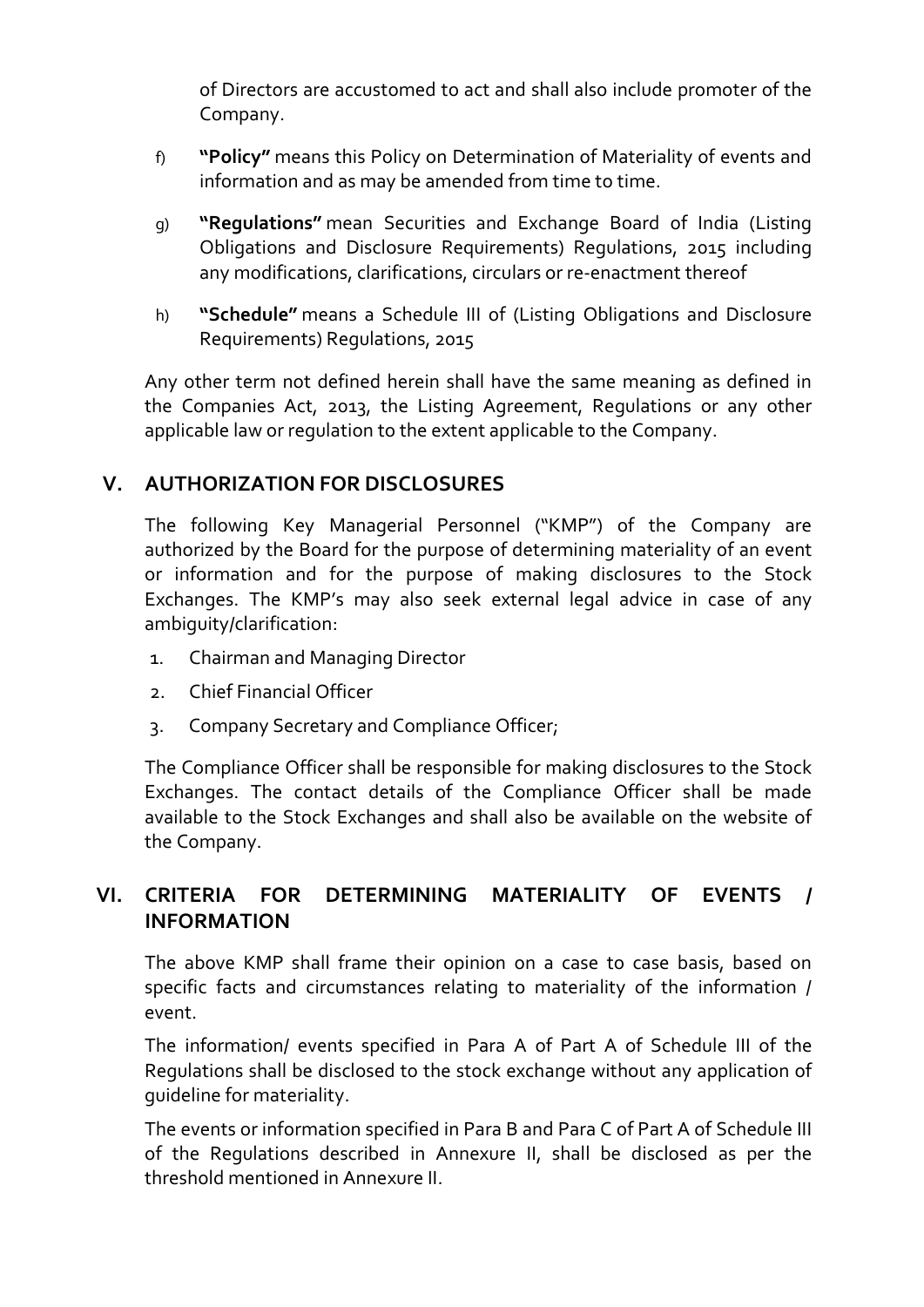Additionally, the Key Managerial Personnel may consider the below guidelines for determining materiality of event/information on which Para A or Para B or Para C of Part A of Schedule III not applies but have a material effect on the Company.

- a) The omission of an event or information, which is likely to result in discontinuity or alteration of event or information already available publicly;
- b) The event or information is in any manner unpublished price sensitive information ;or
- c) the omission of an event or information is likely to result in significant market reaction if the said omission came to light at a later date;
- d) The consideration involved in the transaction as a percentage of the consolidated turnover, net worth or profit;
- e) The transaction is not in the ordinary course of business;
- f) The transaction represents a significant shift from the Company's strategy;
- g) Any other event/information which is treated as being material in the opinion of the Board of Directors of the Company.

#### VII. DISCLOSURES OF EVENTS AND INFORMATION

Event and Information specified in Part A of Schedule III shall be disclosed to the Stock Exchange by the Company as soon as reasonably possible and not later than 24 hours (Twenty four hours) from the occurrence of the event. In case of the disclosure is made after 24 hours of occurrence of such event or information, the Company shall along with the disclosures provide an explanation for delay of the same.

In some cases there may be ambiguity as to when an event/information can be said to have occurred. In certain cases, it would depend upon the stage of discussion, negotiation or approval. The events/ information can be said to have occurred upon receipt of approval of Board of Directors and/or Shareholders or actual signing of the agreement after receiving the above said approvals.

In cases where there is no such discussion, negotiation or approval required viz. in case of natural calamities, disruptions etc., the answer to the above question would depend upon the timing when the listed entity became aware of the event/ information.

The events/information can be said to have occurred when the Company becomes aware of the events/information, or as soon as, an officer of the Company has, or ought to have reasonably come into possession of the information in the course of the performance of his duties.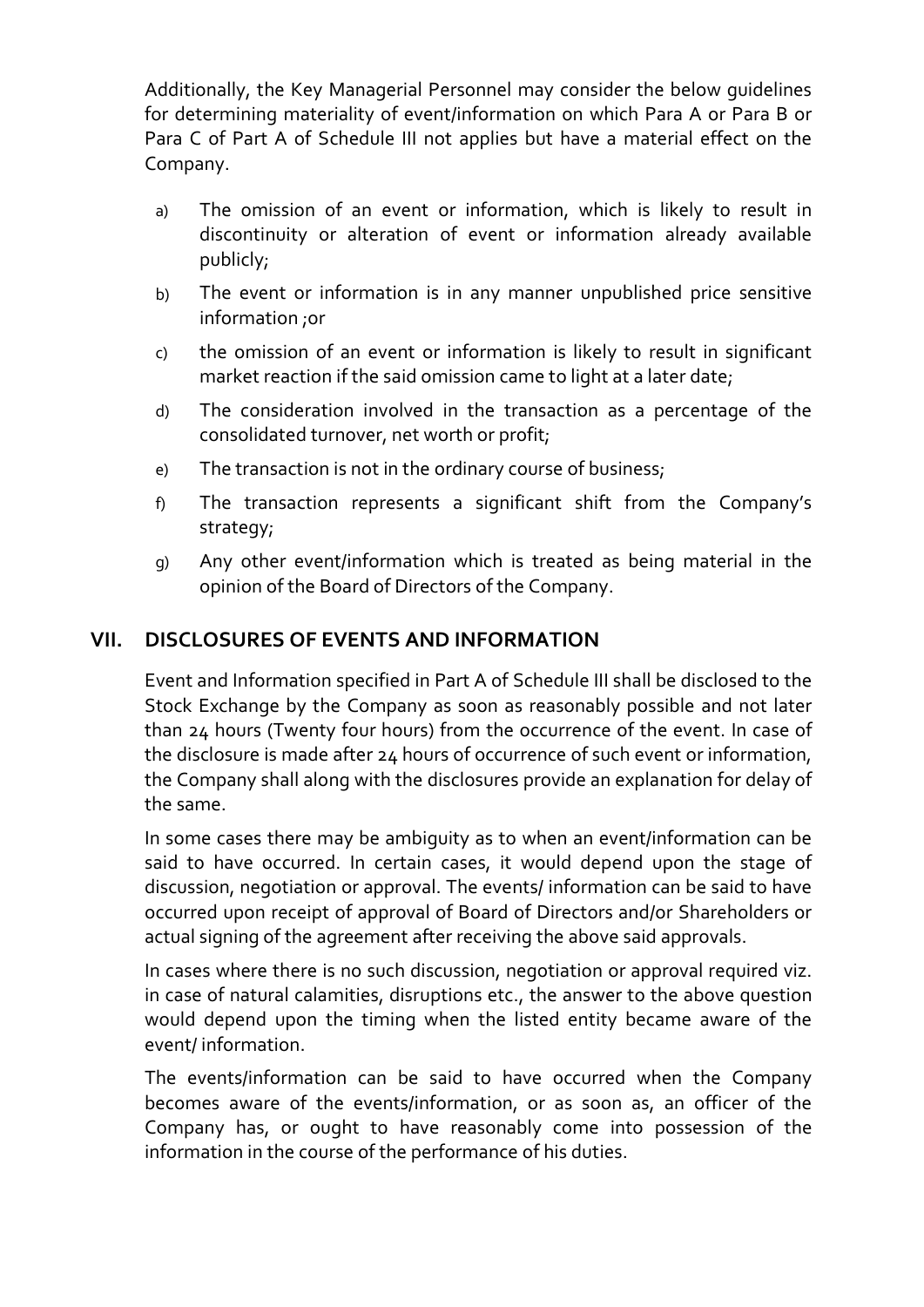## VIII. DISCLOSURE PROCESS

- a) Any event purported to be reportable under Regulation 30 of the Regulations shall be informed to the Key Managerial Person authorised by the Board, as defined above, on an immediate basis with supporting data/information to facilitate a prompt and appropriate disclosure. Any other event, even if not covered under the Regulations but is potentially of price sensitive nature, must also be informed, for further evaluation of KMPs.
- b) The KMP authorised by the Board, shall severally be responsible and authorised for ascertaining the materiality of events considering its nature and its disclosure after taking into consideration the various provisions of the Regulations and this policy
- c) After evaluation, the Company Secretary and Compliance Officer in his absence any one of the KMPs shall make disclosure to the Stock Exchanges.
- d) The Company shall use the electronic facilities provided by the Stock Exchanges for dissemination of the information and may subsequently disclose the same via other media, including the press release, website, etc.
- e) Statutory timeframes for disclosure shall be adhered to. Delay, if any, should be sufficiently explained along with the disclosure.
- f) Regular updates, where relevant, shall be made with relevant explanations.

# **DISCLOSURE**

This Policy shall be disclosed on the website of the Company i.e. www.ambergroupindia.com. The Company shall also disclose on its website all such events or information which has been disclosed to the relevant stock exchange under this Policy, and such disclosures shall be hosted on the website of the Company for a minimum period of five years and, thereafter, as per the archival policy of the Company.

# MODIFICATION OF THE POLICY

This Policy is framed based on the provisions of the SEBI (Listing Obligations and Disclosure Requirements) Regulations, 2015, in case of any subsequent amendments to the Regulations which makes any of the provisions in the Policy inconsistent; the provisions of the Regulations shall prevail. This Policy shall be subject to review, if necessary. Any change/amendments in applicable laws with regard to Policy for Determination of Materiality shall be deemed to be covered in this Policy without any review. Any change/amendments to this policy shall be approved by the Board of Directors.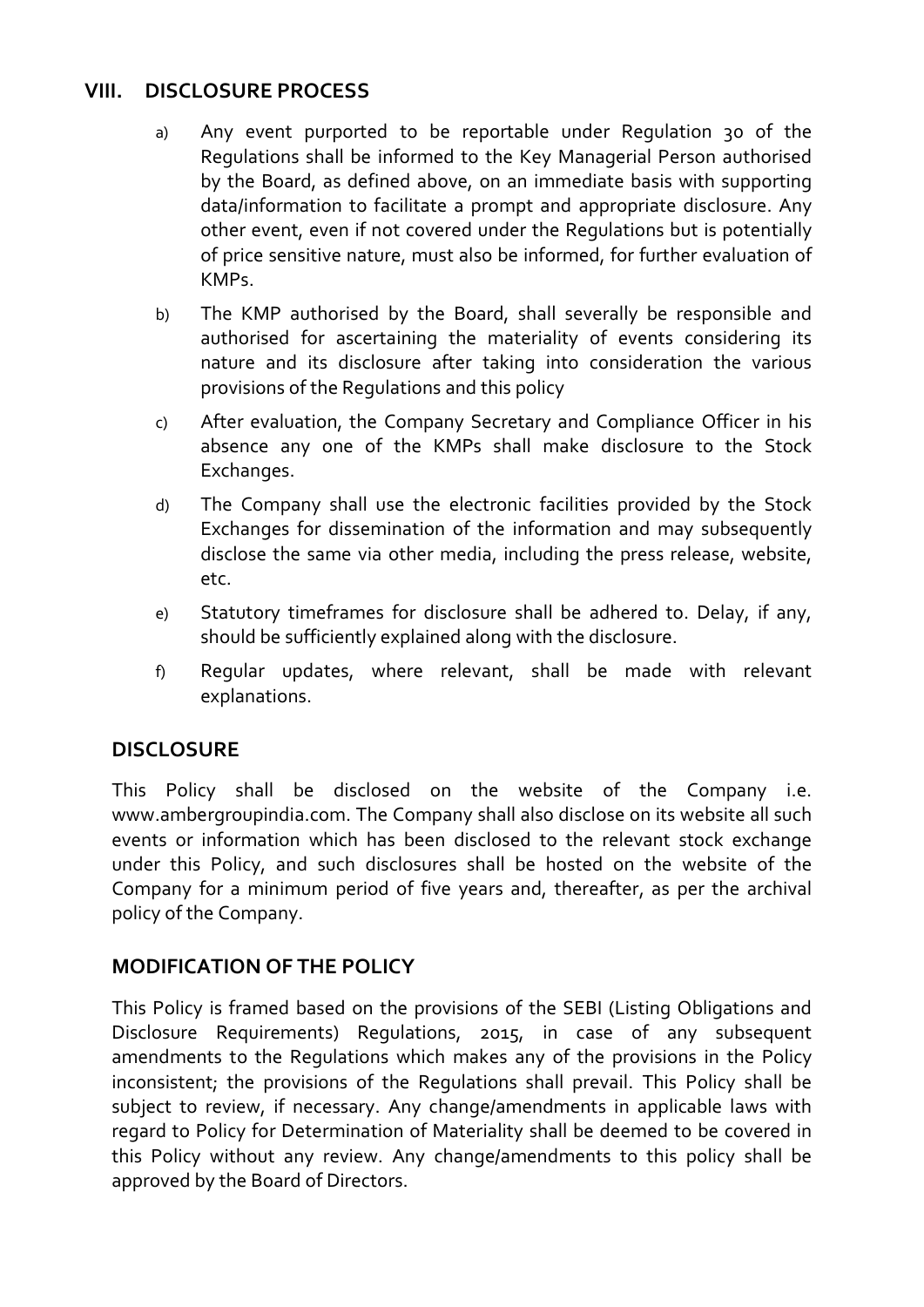# EVENTS WHICH SHALL BE DISCLOSED WITHOUT ANY APPLICATION OF THE GUIDELINES FOR MATERIALITY AS SPECIFIED IN SUB-REGULATION (4) OF REGULATION (30)

- 1. Acquisition(s) (including agreement to acquire), Scheme of Arrangement (amalgamation/merger/ demerger/restructuring), or sale or disposal of any unit(s), division(s) or subsidiary of the listed entity or any other restructuring. Explanation- For the purpose of this sub-para, the word 'acquisition' shall mean,
	- a. acquiring control, whether directly or indirectly; or,
	- b. acquiring or agreeing to acquire shares or voting rights in, a company, whether directly or indirectly, such that
		- i. The listed entity holds shares or voting rights aggregating to five per cent

or more of the shares or voting rights in the said company, or;

- ii. There has been a change in holding from the last disclosure made under sub-clause (a) of clause (ii) of the Explanation to this sub-para and such change exceeds two per cent of the total shareholding or voting rights in the said Company
- 2. Issuance or forfeiture of securities, split or consolidation of shares, buyback of securities, any restriction on transferability of securities or alteration in terms or structure of existing securities including forfeiture, reissue of forfeited securities, alteration of calls, redemption of securities etc.
- 3. Revision in Rating(s).
- 4. Outcome of Meetings of the board of directors: The listed entity shall disclose to the Exchange(s), within 30 minutes of the closure of the meeting, held to consider the following:
	- a. Dividends and/or cash bonuses recommended or declared or the decision to pass any dividend and the date on which dividend shall be paid/dispatched;
	- b. Any cancellation of dividend with reasons thereof;
	- c. The decision on buyback of securities;
	- d. The decision with respect to fund raising proposed to be undertaken;
	- e. Increase in capital by issue of bonus shares through capitalization including the date on which such bonus shares shall be credited/dispatched;
	- f. Reissue of forfeited shares or securities, or the issue of shares or securities held in reserve for future issue or the creation in any form or manner of new shares or securities or any other rights, privileges or benefits to subscribe to;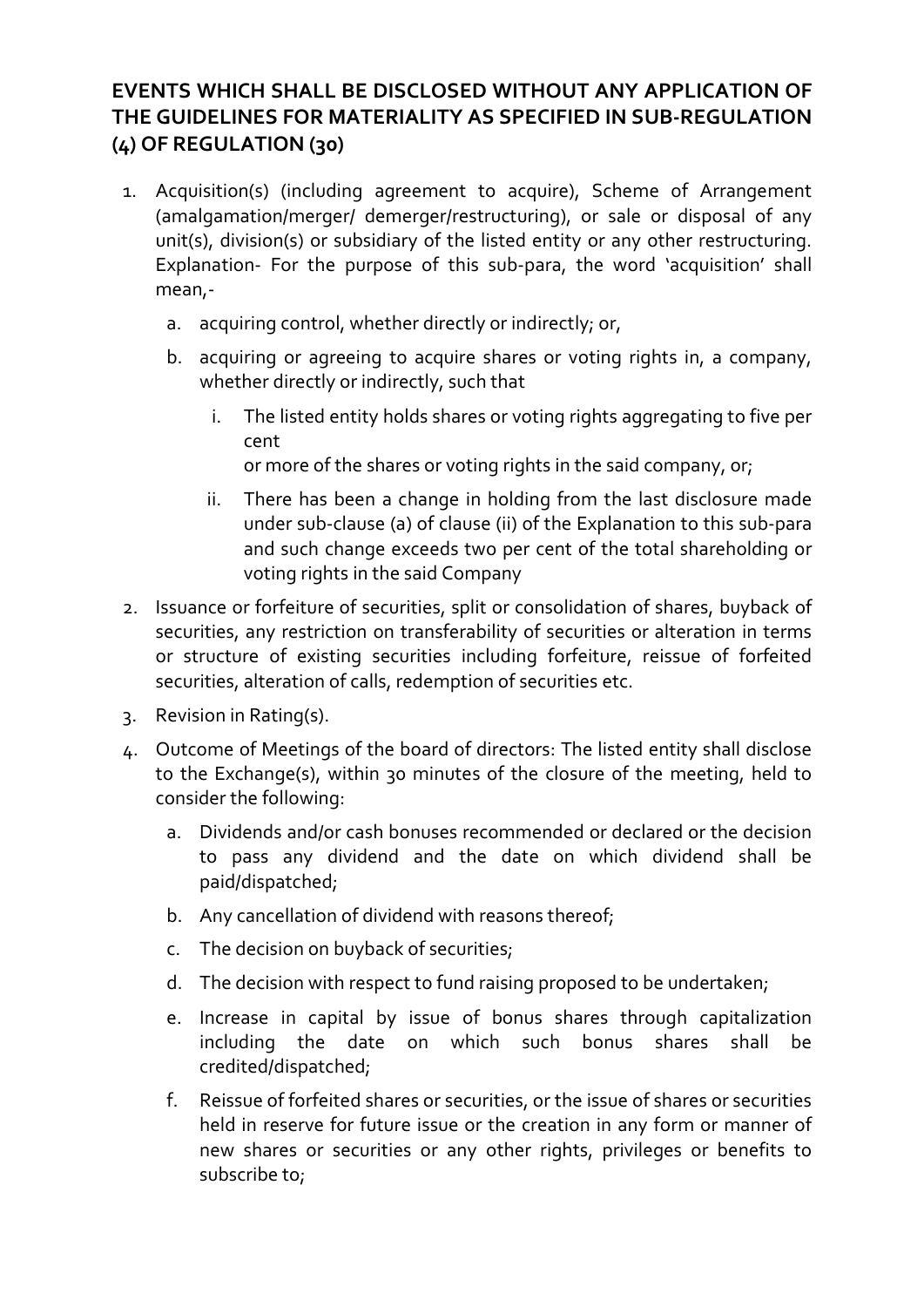- g. Short particulars of any other alterations of capital, including calls;
- h. financial results;
- i. Decision on voluntary delisting by the listed entity from stock exchange(s).
- 5. Agreements (viz. shareholder agreement(s), joint venture agreement(s), family settlement agreement(s) (to the extent that it impacts management and control of the listed entity), agreement(s)/treaty(ies)/contract(s) with media companies) which are binding and not in normal course of business, revision(s) or amendment(s) and termination(s) thereof.
- 6. Fraud/defaults by promoter or key managerial personnel or by listed entity or arrest of key managerial personnel or promoter.
- 7. Change in directors, key managerial personnel (Managing Director, Chief Executive Officer, Chief Financial Officer, Company Secretary etc.), Auditor and Compliance Officer.
	- Detailed reasons to be disclosed to the stock exchanges in case of resignation of the auditor as soon as possible but not later than twentyfour hours of receipt of such reasons from the auditor.
	- Detailed reason along with confirmation provided by independent directors that there are no other material reasons other than those provided to be disclosed to stock exchanges.
- 8. Appointment or discontinuation of share transfer agent.
- 9. Corporate debt restructuring.
- 10. One time settlement with a bank.
- 11. Reference to BIFR and winding-up petition filed by any party / creditors.
- 12. Issuance of Notices, call letters, resolutions and circulars sent to shareholders, debenture holders or creditors or any class of them or advertised in the media by the listed entity.
- 13. Proceedings of Annual and extraordinary general meetings of the listed entity.
- 14. Amendments to memorandum and articles of association of listed entity, in brief.
- 15. Schedule of Analyst or institutional investor meet and presentations on financial results made by the listed entity to analysts or institutional investors.
- 16. Events as listed in schedule III related to the corporate insolvency resolution process (CIRP) of a listed corporate debtor under the Insolvency Code

# EVENTS WHICH SHALL BE DISCLOSED UPON APPLICATION OF THE GUIDELINES FOR MATERIALITY REFERRED SUB-REGULATION (4) OF REGULATION (30)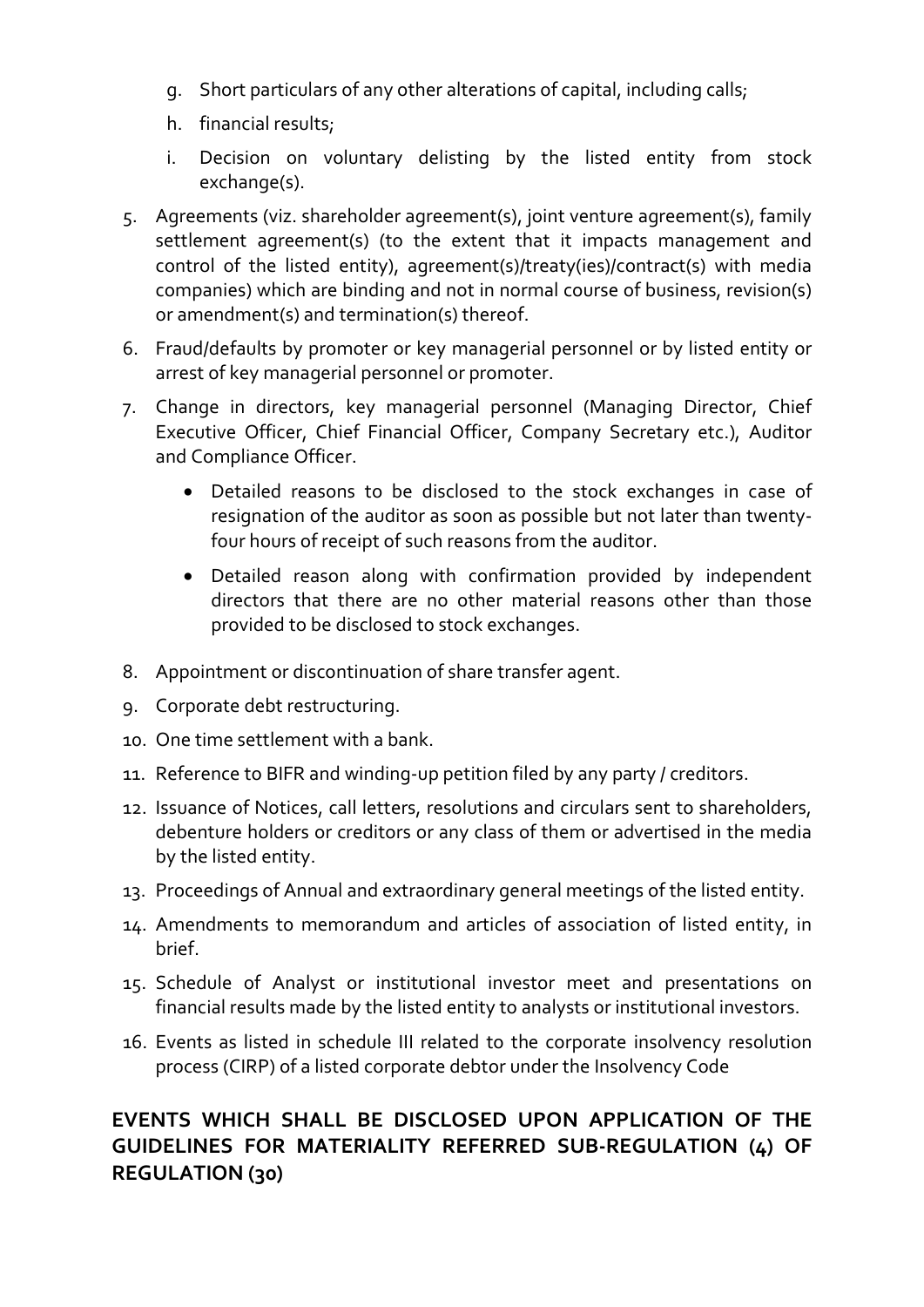| S.    | Events as per Para B of Part A of                                                                                                                                                                                                                                           | <b>Materiality Threshold</b>                                                                                                                                                                                                                                                                                                                                                            |  |
|-------|-----------------------------------------------------------------------------------------------------------------------------------------------------------------------------------------------------------------------------------------------------------------------------|-----------------------------------------------------------------------------------------------------------------------------------------------------------------------------------------------------------------------------------------------------------------------------------------------------------------------------------------------------------------------------------------|--|
| No.   | <b>Schedule III</b>                                                                                                                                                                                                                                                         |                                                                                                                                                                                                                                                                                                                                                                                         |  |
| 1.    | Commencement or any postponement in<br>of<br>date<br>commencement<br>the<br>of<br>commercial production or commercial<br>operations of any unit/division                                                                                                                    | The investment in the unit / division is not less<br>than 10% of the consolidated net worth of the<br>Company OR the expected turnover from the<br>unit / division is not less than 10% of the<br>consolidated turnover of the Company of<br>preceding Financial Year; whichever is higher.                                                                                             |  |
| 2.    | Change in the general character or<br>nature of business brought about by<br>arrangements for strategic, technical,<br>manufacturing, or marketing tie-up,<br>adoption of new lines of business or<br>closure of operations of any unit/division<br>(entirety or piecemeal) | The investment in such arrangement /<br>marketing tie-up / new line of business is not<br>less than 10% of the consolidated net worth of<br>the Company OR the expected turnover from<br>such arrangement / marketing tie-up / new line<br>of business is not less than 10% of the<br>consolidated turnover of the Company of<br>preceding Financial Year; whichever<br>is i<br>higher. |  |
|       |                                                                                                                                                                                                                                                                             | The affected turnover of such unit/ division is<br>not less than 10% of the consolidated<br>turnover of the Company of preceding<br><b>Financial Year.</b>                                                                                                                                                                                                                              |  |
| $3 -$ | addition or product/service<br>Capacity<br>launch                                                                                                                                                                                                                           | Capacity Addition: The Investment in the<br>capacity addition is more than 20% of the<br>Existing Capacity.                                                                                                                                                                                                                                                                             |  |
|       |                                                                                                                                                                                                                                                                             | Launch:<br><b>Product/service</b><br>The<br>expected<br>from<br>product/service<br>turnover<br>new<br>is<br>than<br>10%<br>contributing<br>of<br>the<br>more<br>consolidated annual turnover of the Company<br>of preceding Financial Year.                                                                                                                                             |  |
| 4.    | Awarding,<br>bagging<br>$\sqrt{ }$<br>receiving,<br>termination<br>amendment<br>of<br>or<br>awarded/bagged orders/contracts not in<br>the normal course of business                                                                                                         | The estimated revenue from such orders/<br>contracts that are not in the normal course of<br>business is not less than 10% of the<br>consolidated<br>consolidated<br>turnover<br>or<br>networth of the Company of preceding<br>Financial Year, whichever is more.                                                                                                                       |  |
| 5.    | Agreements (viz. loan agreement(s) (as a<br>borrower) or any other agreement(s)<br>which are binding and not in normal<br>course of business) and revision(s) or<br>amendment(s) or termination(s) thereof                                                                  | The agreement is not in the normal course of<br>business AND the quantum of borrowing, or<br>the total value of the contract, as the case may<br>be, is not less than 10% of the consolidated<br>turnover or consolidated net worth of the<br>Company of preceding Financial<br>Year,<br>whichever is more.                                                                             |  |
| 6.    | Disruption of operations of any one or<br>more units or division of the listed entity<br>due to natural calamity (earthquake,<br>flood, fire etc.), force majeure or events<br>such as strikes, lockouts etc.                                                               | The affected turnover of such unit/ division is<br>not less than 10% the consolidated annual<br>turnover of the Company of preceding<br>Financial Year.                                                                                                                                                                                                                                 |  |
| 7.    | Effect(s) arising out of change in the<br>regulatory framework applicable to the<br>listed entity                                                                                                                                                                           | The affected turnover by change in regulatory<br>framework is not less than 10% of the<br>consolidated turnover of the Company of the                                                                                                                                                                                                                                                   |  |